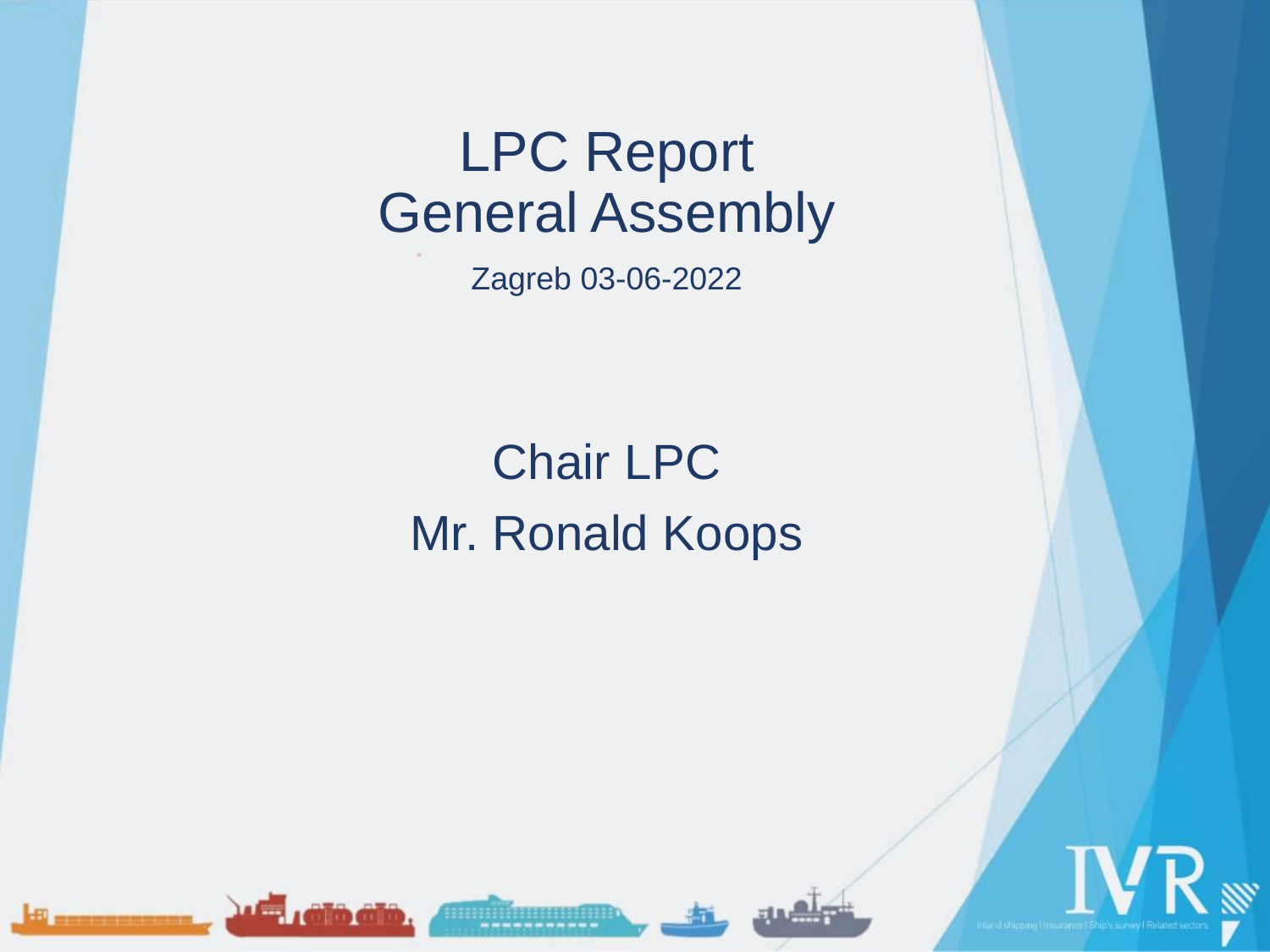## **LPC Report General Assembly 3 rd June 2022**

### **Content:**

- The committee
- Leaflets
- New topics/developments

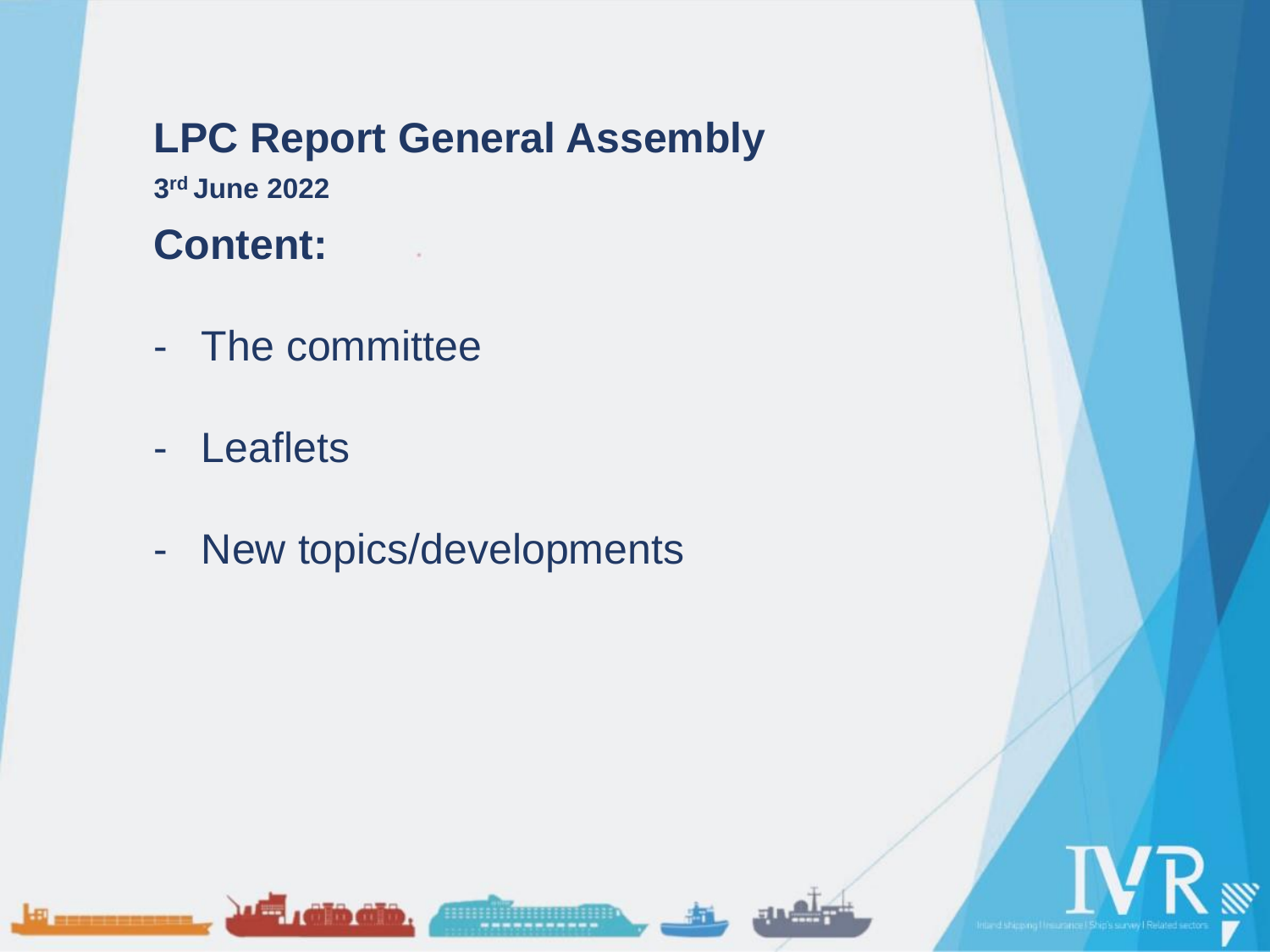**3 rd June 2022** 

#### **Introducing the Committee**

**Mr. R. Koops Royal Sun Alliance - Chair Mr. M.J. Grandia SAA - Overvliet Insurance Brokers - Vice Chair Ms. C. Woodburn (CW) - Shipowners Ms. L. de Pater-de Groot - CBRB Ms. J. Groeneveld – HDI Global SE Mr. P. Verlinden - BMT Belgium Mr. V. van de Lest - Corins Mr. F. de Vries - Achmea Schadeverzekeringen NV Mr. E. Gloannec - CFT Compagnie Fluviale de Transport Mr. T. Prior - The Standard Club Europe Ltd Mr. G. van der Linden - Nationale Nederlanden N.V. Mr. A. Struyf - Plouvier Transport NV Mr. J. Triest - Mannheimer Mr. J. Buitenwerf - HDI-Global Mr. T.M. De Bakker - EOC Verzekeringen Mr. S. Küster - HDI Global SE Mr. F. Vlugter - Verschoor & Bras Ms. F.A.E. Klootwijk-de Vries - IVR - General Secretary Mr. H.J.G.J. Arntz - IVR - Technical Secretary Ms. S. Kuipers - IVR - Marketing & Communication** 

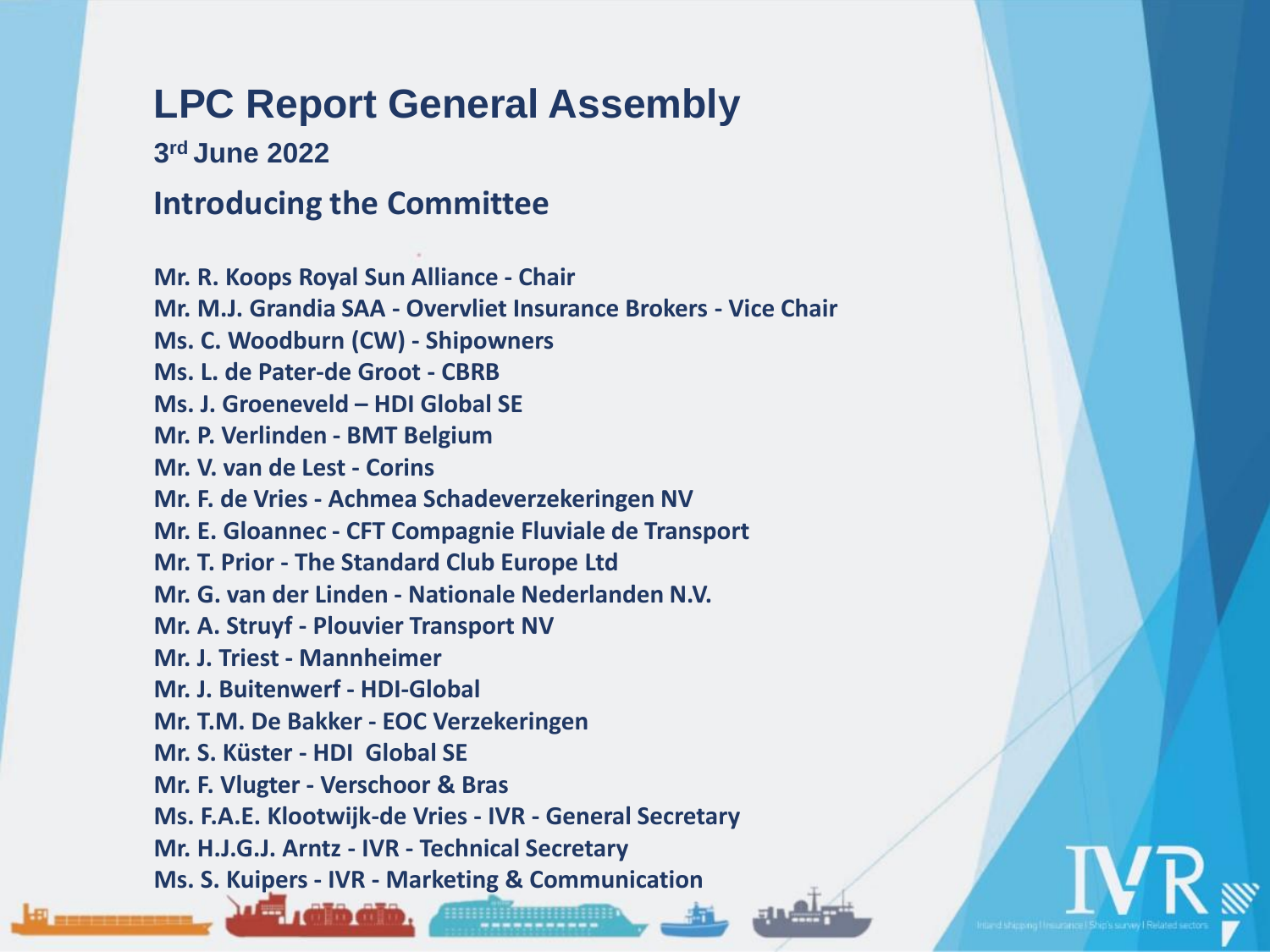#### **LPC Report General Assembly 3 rd June 2022**

### **Leaflets issued in 2021 / 2022 so far:**

- Bio fuel addition
- Lithium-ion batteries
- Information implementation RED II
- Updated ERS information leaflet
- Communicated ERS alerts (2)and pre-alerts (1 pending)
- Information leaflet Steering Gear inspections (pending)

### **Quarterly updates:**

- Paper on Emission Legislation, the Effects and Implementation of NRMM and Propulsion evaluation in Inland Navigation
- ‐ Human factor research publication 2b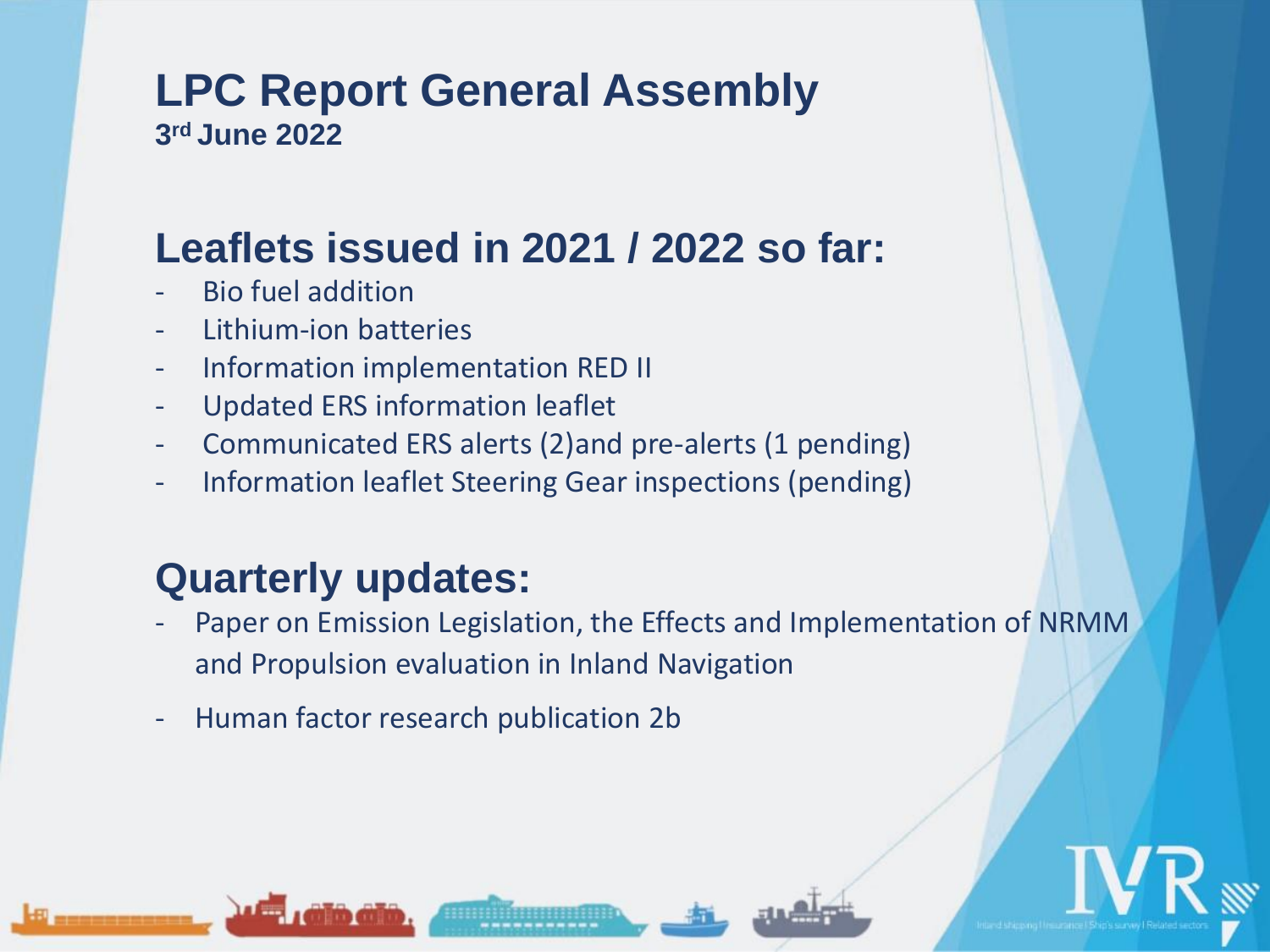**3 rd June 2022** 

#### **Other activities 2021/2022 so far:**

- Communication concerning:
	- insurability of hydrogen and Electric powered propulsion system with insurers
	- implementation of % bio-fuels per 1-1-2022 (RED II)
	- Taxonomy (pending)
- In cooperation with NOVE / BLN setting up a bio-fuel reporting point and analysing results.
- Communication concerning risks introduction of biofuel with:
	- **Dutch Ministry**
	- Market parties KBN, as well as oil suppliers, engine manufacturers, blenders
	- Research institute TNO and NEN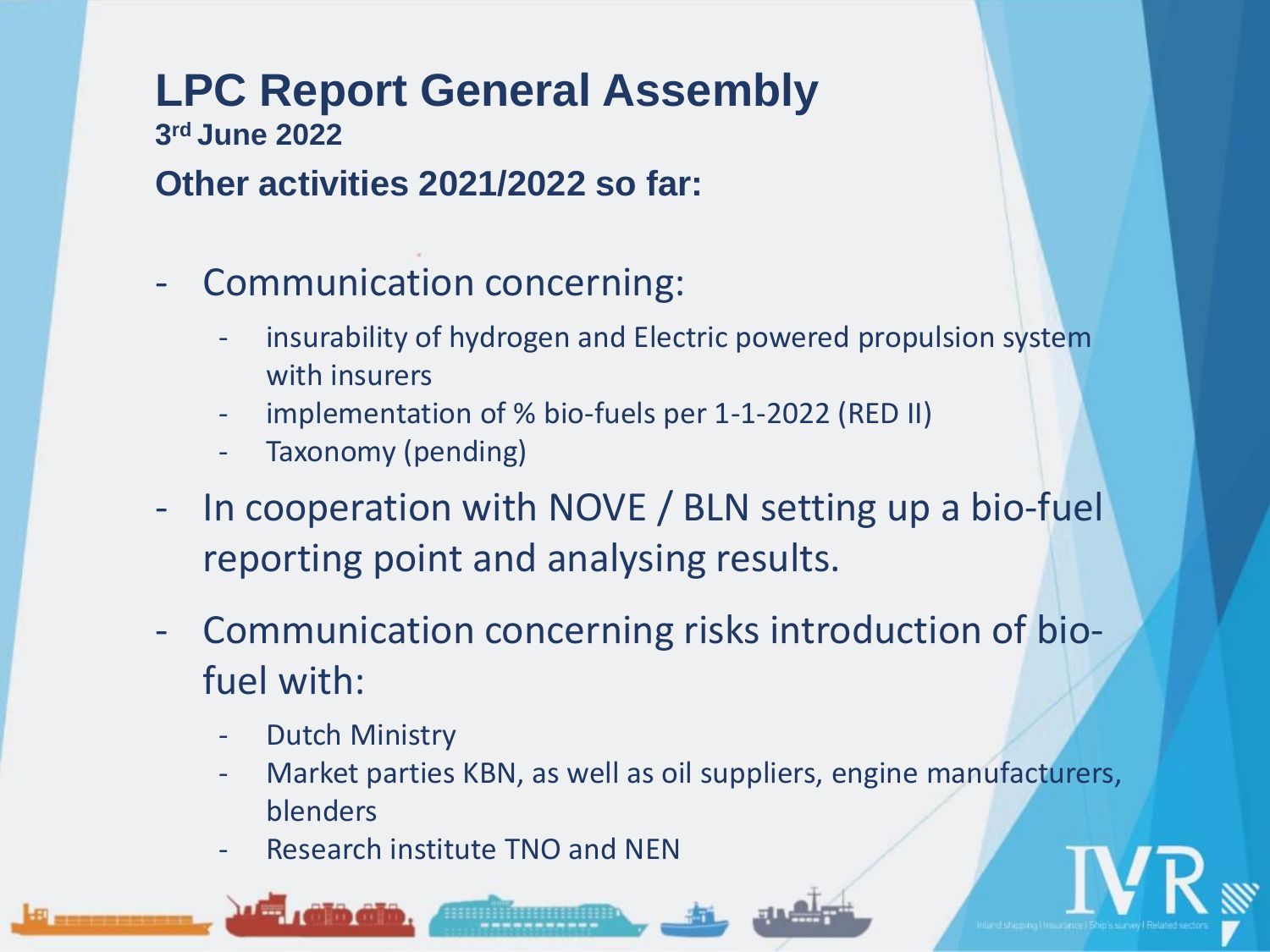**3 rd June 2022** 

#### **New topics/developments:**

- Autonomous vessels/vessel train project (in progress)
- Impact RED II per 1-1-2023 (bio-adding)
- Discussion on implementation of Phase 2a and 2b of Human Factor research results
- Adding bio-fuel related claims to ERS database
- Adding Engine Day-value calculation to ERS database
- Adding  $CO<sub>2</sub>$  calculation capabilities to IVR ships database
- Insurability of innovative vessels